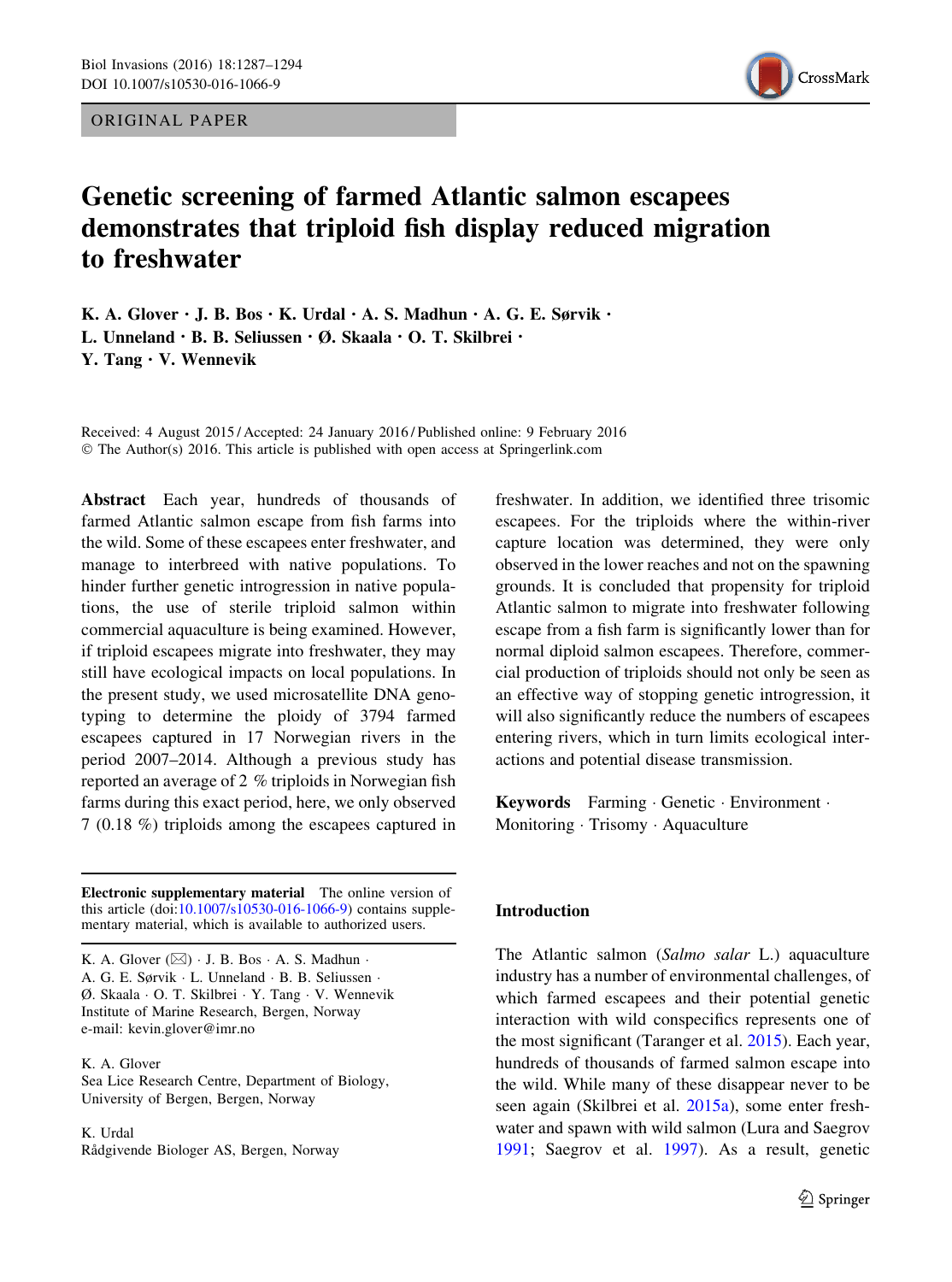changes, caused by introgression of non-native farmed salmon, have been documented in native Atlantic salmon populations in Ireland, Canada and Norway (Clifford et al. [1998b](#page-6-0); Crozier [1993;](#page-6-0) Glover et al. [2013,](#page-6-0) [2012](#page-6-0); Skaala et al. [2006\)](#page-7-0).

As one of the measures to mitigate the potential effects of genetic interactions with wild populations, commercial production of triploid salmon, that are sterile and therefore unable to produce viable offspring, is being explored. The procedures to induce triploidy are relatively straightforward and have been used in a number of experiments (e.g., Frenzl et al. [2014;](#page-6-0) Leclercq et al. [2011;](#page-6-0) Taylor et al. [2014](#page-7-0)). However, while triploid salmon are sterile, they can still develop secondary sexual characteristics, and it has been demonstrated that farmed triploid males can successfully coax normal diploid wild females to mate with them (Fjelldal et al. [2014\)](#page-6-0). This could lead to many of the eggs being unfertilized depending upon the numbers of wild males also present during spawning. Therefore, if there are large numbers of triploid farmed salmon on the spawning grounds, genetic interactions could be replaced by ecological interactions instead.

As Atlantic salmon aquaculture is primarily based upon freshwater production in tanks on land, and marine production in cages, the majority of fish escaping from aquaculture installations occur during the marine phase of the production cycle. Therefore, in order for triploid escapees to disturb spawning in rivers (Fjelldal et al. [2014\)](#page-6-0), they first need to migrate into freshwater. Immature diploid farmed Atlantic salmon escapees have been documented to occasionally enter freshwater soon after escape from marine cages (Madhun et al. [2015;](#page-6-0) Skilbrei et al. [2015a](#page-7-0)). However, freshwater migration in salmon is primarily linked with adult maturation, and it is therefore possible that sterile triploid escapees will display reduced motivation to enter freshwater. An experimental study to evaluate this was conducted in Ireland by releasing groups of diploid and triploid salmon smolts into the sea (Cotter et al. [2000](#page-6-0)). The results of that study demonstrated that adult return rates to freshwater were significantly lower (approximately 4 times) in the triploid experimental group. In a recent study of spontaneous triploidy (i.e., triploids that arise from a random event during development as opposed to a deliberate protocol), it was demonstrated that the Norwegian aquaculture industry had produced approximately 2 % spontaneous triploids in the period 2007–2014, and for the first time, demonstrated that triploid salmon, originating from a commercial fish farm entered a river (Glover et al. [2015](#page-6-0)). However, the authors concluded that it would be essential to analyse a larger number of escapees in rivers in order to determine the relative frequency of this behavior.

Scales are often sampled from salmon that have been captured by angling in rivers. These can be read to differentiate between farmed escapees and wild fish (Fiske et al. [2006;](#page-6-0) Lund and Hansen [1991](#page-6-0)). Thereafter, these scales can be used to isolate DNA in order to address a wide variety of evolutionary and conservation questions (Glover et al. [2012](#page-6-0); Karlsson et al. [2011;](#page-6-0) Nielsen and Hansen [2008](#page-7-0); Nielsen et al. [1997](#page-7-0)). Recently, identification of triploid Atlantic salmon, using microsatellite DNA genotyping was validated against other triploid identification methods that require fresh tissues (Glover et al. [2015\)](#page-6-0). Consequently, it is now possible to go back into historical scale archives in order to identify and investigate the frequency of triploid Atlantic salmon escapees in rivers.

The overall aim of the present study was to determine the frequency of triploid farmed salmon escapees in Norwegian rivers in the period 2007–2014, and, compare this to the observed frequency of triploid salmon in Norwegian farms in the same period  $(2 \%)$  (Glover et al.  $2015$ ). In order to achieve this, we used microsatellite genotyping to determine the ploidy of 3794 farmed Atlantic salmon escapees captured in 17 Norwegian rivers.

#### Materials and methods

#### Samples

The samples of farmed escaped salmon, upon which the present study is based, originate from 17 rivers in the western part of Norway in the period 2007–2014 (Fig. [1](#page-2-0)). A description of the number of samples by year is available (Supplementary information 1).

The first and primary source of the samples is the historical scale archives owned by the Norwegian company Rådgivende Biologer AS. This company has conducted an extensive sampling of farmed and wild salmon in a variety of rivers in the west of Norway since the early 1990s. These samples are donated to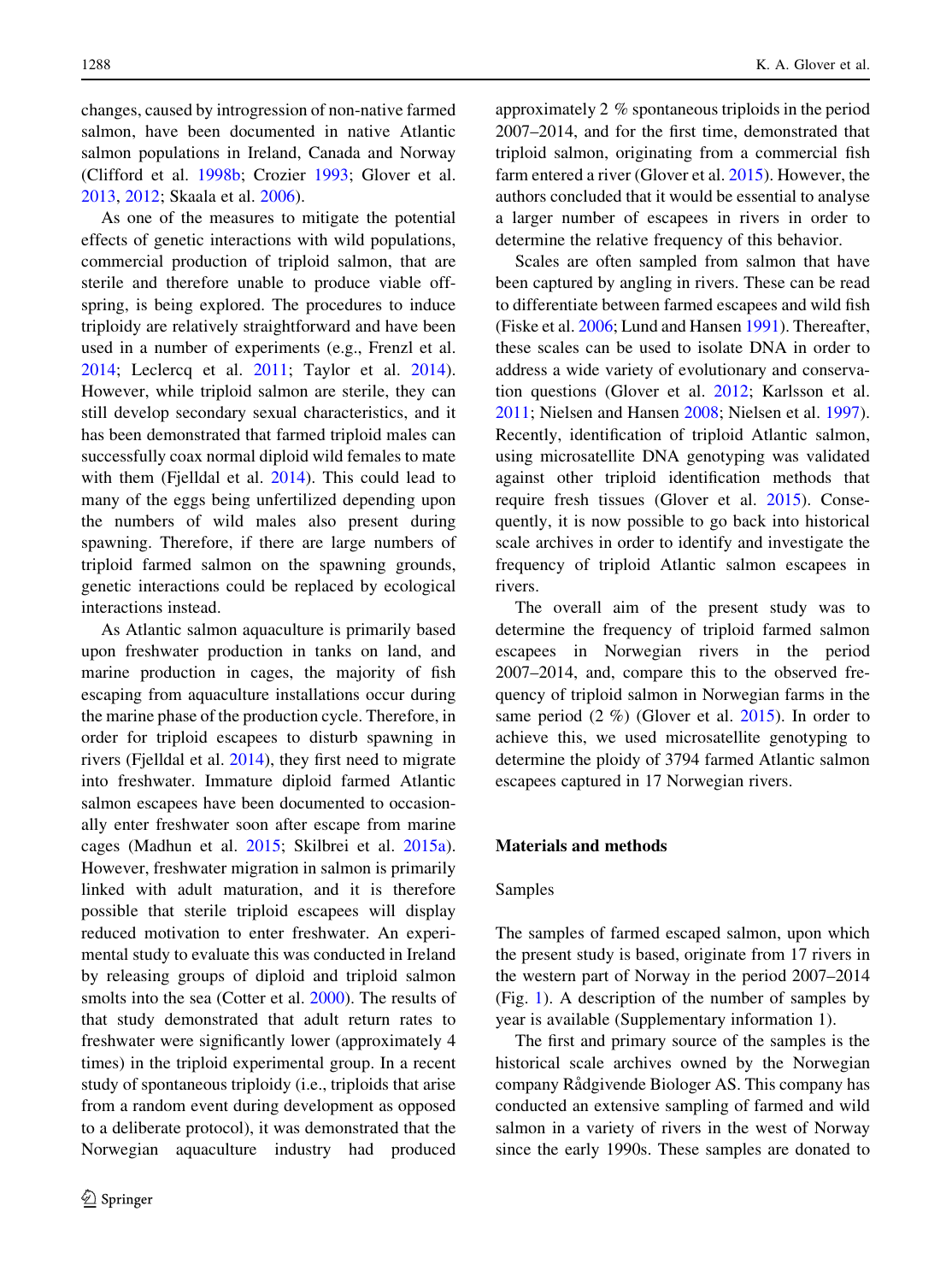<span id="page-2-0"></span>

Fig. 1 Location of the 17 Norwegian rivers in which the frequency of triploid Atlantic salmon escapees was investigated in the period 2007–2014

the company by anglers who take the samples themselves once they have killed the fish for personal consumption. Thus, the samples were collected on a voluntary basis from dead fish killed as part of a licensed recreational activity (angling). The authors of this work have therefore not played any part in this specific sampling.

The second and minor source of samples for this study originate from farmed salmon captured and killed in a new trapping facility located in the river Etne in the west of Norway. The upstream trap is in place as part of a conservation plan to protect the local salmon population in the river from further genetic interactions with farmed escapees. The putatively identified farmed salmon (based upon morphological characteristics) are humanly killed by a sharp blow to the head. Thereafter, their identification is confirmed by scale reading (Lund and Hansen [1991](#page-6-0)).

#### Genotyping

DNA was isolated from 1 to 3 fish scales in 96 well format using either of the following two DNA isolation methods. The DNeasy blood and tissue kit from Qiagen, or the HotSHOT method (Truett et al. [2000\)](#page-7-0). In both cases, either the manufacturers' instructions or the publications standard description of the method were implemented. Each DNA extraction plate contained at least 2 blank cells as negative controls to enable their unique identification.

Eighteen microsatellite loci were amplified for each fish. These included the following loci amplified in three multiplex reactions (for specific PCR conditions see Supplementary information 2): SSsp3016 (Genbank no. AY372820), SSsp2210, SSspG7, SSsp2201, SSsp1605, SSsp2216 (Paterson et al. [2004](#page-7-0)), Ssa197, Ssa171, Ssa202 (ÓReilly et al. [1996\)](#page-7-0), SsaD157,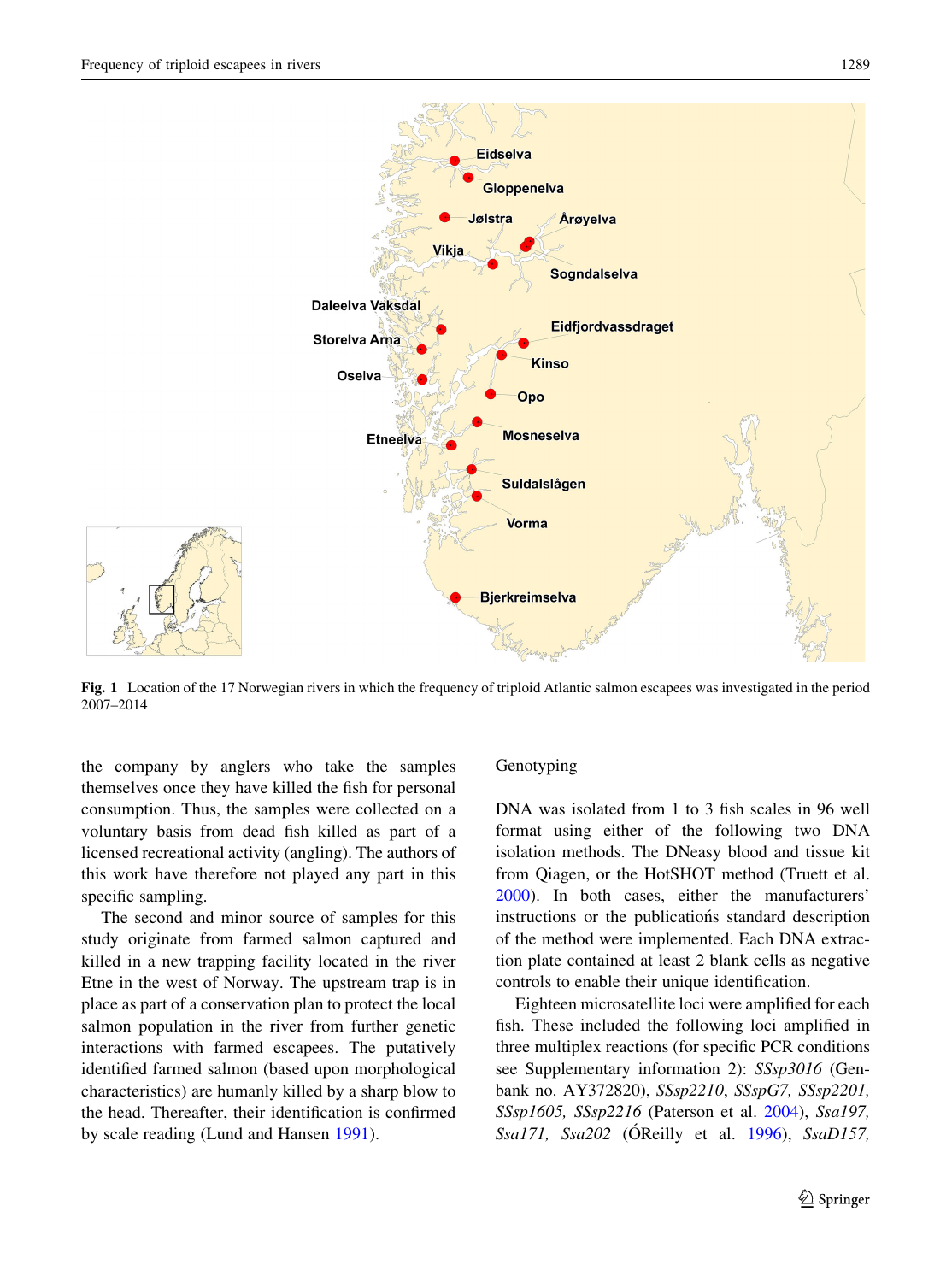SsaD486, SsaD144 (King et al. [2005\)](#page-6-0), Ssa289, Ssa14 (McConnell et al. [1995\)](#page-6-0), SsaF43 (Sanchez et al. [1996](#page-7-0)), SsaOsl85 (Slettan et al. [1995](#page-7-0)), MHC I (Grimholt et al. [2002\)](#page-6-0) MHC II (Stet et al. [2002](#page-7-0)). PCR products were analysed on an ABI 3730 Genetic Analyser and sized by a  $500LIZ^{TM}$  size-standard. Automatically binned alleles were manually checked by two researchers. All putatively identified triploid salmon were genotyped twice for validation. Individual salmon that were not successfully genotyped  $\geq 10$  of the 18 loci were removed from the data set (with the exception of one clearly triploid salmon genotyped for 9 loci, see Supplementary information 1).

Identified triploids (see below) were sexed genetically using the sdY gene (Eisbrenner et al. [2014;](#page-6-0) Yano et al. [2012\)](#page-7-0). Individuals displaying amplicons of exon 2 and 4 were designated as males. Amplicons were identified on the ABI 3730 Genetic Analyser using identical conditions to amplify microsatellites described above.

# Protocol for triploid identification using microsatellites

Microsatellite genotyping to identify triploid Atlantic salmon has recently been validated against flow cytometry and red blood cell diameter analyses (Glover et al. [2015\)](#page-6-0). We have therefore used an identical protocol to identify the triploid salmon here. In short, we reported an individual as triploid where it displayed three alleles at two or more of the loci genotyped. Fish displaying more than 3 alleles were regarded as potentially polluted samples, and fish that displayed 3 alleles at just one of the loci were regarded as trisomic. Examples of how the genotyping data look in a normal diploid, a triploid and a trisomic salmon are presented in Supplementary information 3. The described approach to identify triploid salmon is also identical to a study of spontaneous triploids in cultured Atlantic salmon in a Baltic fish hatchery (Ozerov et al. [2010](#page-7-0)), and is similar to approaches used for identification of triploids in other organisms in the wild (Darvill et al. [2012;](#page-6-0) Garner et al. [2008;](#page-6-0) Hernandez-Urcera et al. [2012;](#page-6-0) Liebert et al. [2004\)](#page-6-0).

DNA was isolated from a total of 3941 samples collected from 17 rivers in the period 2007–2014. Of

#### Results

these, 3794 (96 %) individual samples were genotyped at 10 or more of the 18 microsatellite loci. The raw genotypic data for all of these 3794 individuals are provided (Supplementary information 1). Only these individuals are included in the present analyses. Sample drop-out is normal in all genetic data sets, and based upon previous studies where we have genotyped triploid salmon both in a pedigree based material (Solberg et al. [2013](#page-7-0)), and samples that were cross-validated against non-genetic ploidy determination methods (Glover et al. [2015\)](#page-6-0), it is concluded that sample drop-out is random and not connected to ploidy.

A total of 7 (0.18 %) triploid, and 3 (0.08 %) trisomic farmed salmon escapees were observed among the samples captured in rivers (Tables [1](#page-4-0), [2](#page-4-0)). Concentrating on the triploid escapees, these were only observed in four of the studied rivers, and only in the last years of the sampling period (i.e., 2010–2014). Both males (5) and females (2) were identified. Four of the escapees were captured in the river Oselva in 2014. The triploid escapees captured in the river Oselva in 2014 were fish of a similar size, and it is not unlikely that may have originated from the same farm source.

The exact within-river location of capture of the triploid escapees was available for five of the triploids observed in freshwater (Table [2](#page-4-0)). All five of these triploids were captured in the lower stretches of their respective rivers. In addition, all of the triploids with available data were less than 2 kg.

## **Discussion**

This is the first study to investigate the relative frequency of diploid and triploid farmed Atlantic salmon escapees in rivers. Based upon genetic-ploidy determination of 3794 escapees re-captured in 17 rivers in the period 2007–2014, the following main results are presented: (1) Only 7 (0.18 %) of the escapees analysed were triploid, which is approximately 10-fold lower than the frequency observed in Norwegian farms in this time-period (2 %) (Glover et al. [2015](#page-6-0)). Working on the premise that ploidy does not influence likelihood of escape from a net pen, this study clearly demonstrates significantly reduced motivation of triploids to migrate into freshwater following escape from a farm when compared with diploid escapees. (2) Where the within-river location of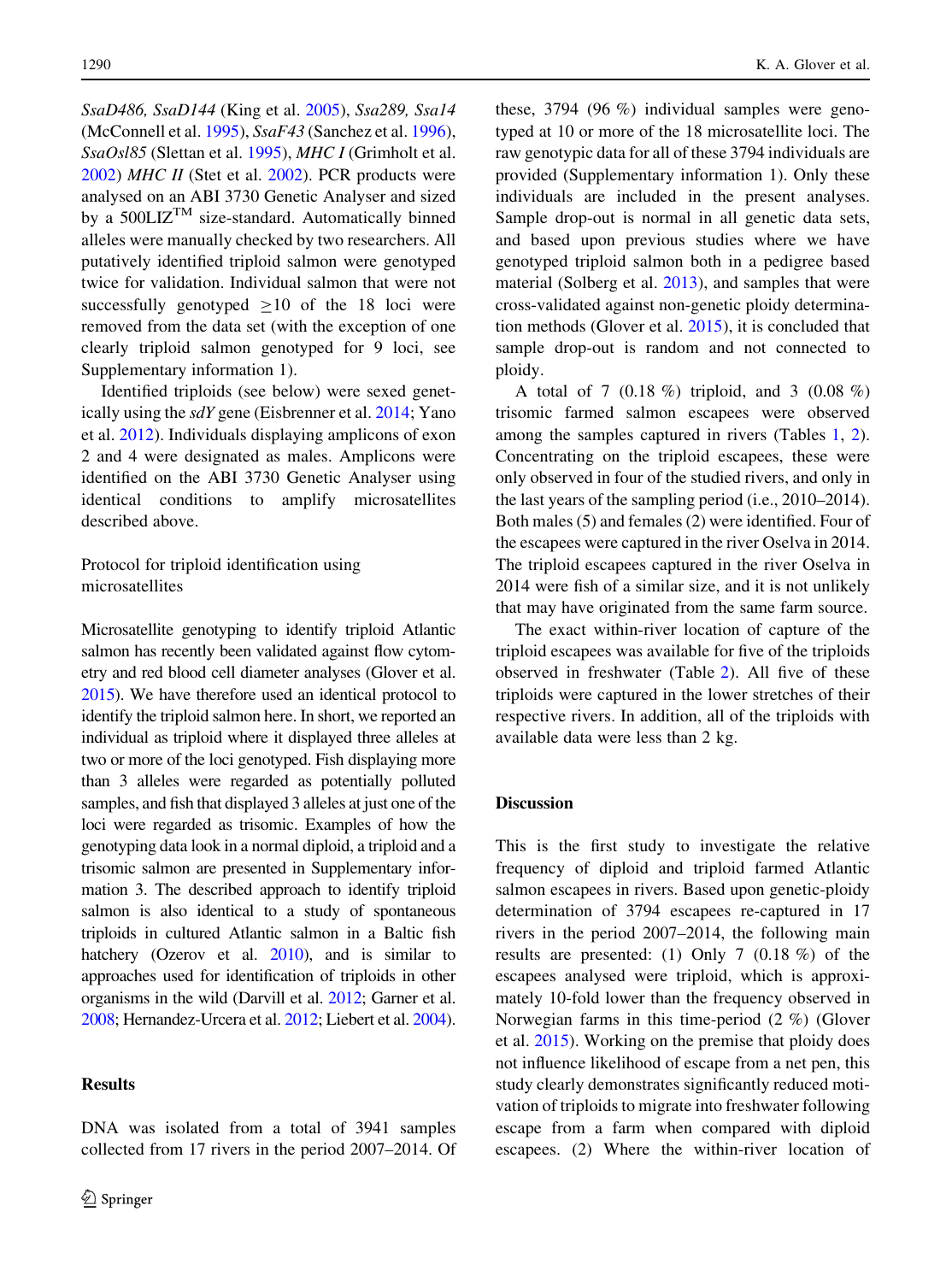<span id="page-4-0"></span>Table 1 Total numbers of samples successfully genotyped, years sampled, and number of triploid and trisomic escapees observed per river

| River          | Years sampled | Total N | N per year | N triploid | N trisomic   |
|----------------|---------------|---------|------------|------------|--------------|
| Vikja          | 8             | 572     | $29 - 140$ | $\Omega$   | $\mathbf{0}$ |
| Suldal         | 8             | 797     | 55-184     | 1          | $\Omega$     |
| Eidselva       | 8             | 354     | $8 - 109$  | 1          | 1            |
| Daleelva       | 8             | 150     | $4 - 48$   | $\Omega$   | 1            |
| Oselva         | 8             | 622     | $28 - 190$ | 4          | 1            |
| Kinso          | 5             | 188     | $31 - 45$  | $\Omega$   | $\Omega$     |
| Storelva Arna  | 7             | 36      | $1 - 11$   | $\Omega$   | $\Omega$     |
| Sogndalselva   | 6             | 45      | $1 - 19$   | $\Omega$   | $\Omega$     |
| Bjerkreimselva | 4             | 128     | $6 - 69$   | $\Omega$   | $\Omega$     |
| Vorma          | 7             | 73      | $2 - 29$   | $\Omega$   | $\theta$     |
| Opo            | 3             | 84      | $22 - 31$  | 1          | $\Omega$     |
| Mosnes         | 5             | 75      | $3 - 42$   | $\Omega$   | $\Omega$     |
| Eidfjord       | 5             | 81      | $5 - 28$   | $\Omega$   | $\Omega$     |
| Gloppen        | 7             | 130     | $4 - 32$   | $\Omega$   | $\Omega$     |
| Arøy           | 7             | 52      | $2 - 14$   | $\Omega$   | $\Omega$     |
| Jølstra        | 7             | 93      | $4 - 45$   | $\Omega$   | $\Omega$     |
| Etne           | 2             | 314     | 155-159    | $\Omega$   | $\Omega$     |
| Total          | 8             | 3794    |            | 7          | 3            |

Table 2 Biological, capture and genetic data for the 7 triploid escapees captured in rivers

| River    | Date of<br>capture | Location in river        | $L$ (cm) | $W$ (kg) | K    | Comments           | <b>Sex</b> | No. of genetic<br>markers scored | No. of genetic<br>markers with<br>3 alleles |
|----------|--------------------|--------------------------|----------|----------|------|--------------------|------------|----------------------------------|---------------------------------------------|
| Oselva   | 15.08.14           | Lower/brackish           |          |          | -    | Small <sup>a</sup> | Male       | 16                               | 5                                           |
| Oselva   | 21.09.14           | Lower/brackish           | 46       | 0.7      | 0.72 |                    | Female     | 16                               | 6                                           |
| Oselva   | 15.10.14           | Lower/brackish           | 47       |          |      |                    | Male       | 16                               | 3                                           |
| Oselva   | 02.11.14           | Lower/brackish           | 56       | 1.6      | 0.91 |                    | Male       | 18                               | 8                                           |
| Opo      | 28.08.14           | $\overline{\phantom{m}}$ | 42       | 0.6      | 0.81 |                    | Female     | 9 <sup>b</sup>                   | 3                                           |
| Eidselva | 2010               |                          |          |          |      |                    | Male       | 18                               | 2                                           |
| Suldal   | 29.09.13           | Lower                    | 52       | 1.4      | 1.0  |                    | Male       | 18                               |                                             |

Based upon size of fish scale collected, this individual was similar in size to the other triploids captured in this river in this year <sup>b</sup> This individual was only genotyped at 9 loci in total. Sex determined genetically

capture was recorded, triploids were only observed in the lower sections or estuarine parts of the rivers. This further suggests reduced motivation to ascend rivers. (3) Triploids were only observed in three of the 8 sampling years, and only in 4 of the 17 rivers investigated. This suggests that entry of triploid escapees to freshwater is unpredictable, and that it is potentially triggered by specific conditions. Based upon these observations, we conclude that commercial production of triploid Atlantic salmon will not only function as an effective barrier to stop further gene flow to wild populations, it would reduce the numbers of farmed escapees entering rivers. In turn, this would reduce other environmental impacts on wild populations in freshwater, such as ecological interactions and possible disease transmission.

Genetic interactions between farmed escaped Atlantic salmon and wild conspecifics is a topic that has generated an entire field of research (Ferguson et al. [2007](#page-6-0)). Farmed salmon have probably been escaping from aquaculture installations since the very start of the industry in the early 1970s, and long-term studies have observed escapees in rivers over many years (Fiske et al. [2006](#page-6-0)). Both the pioneering studies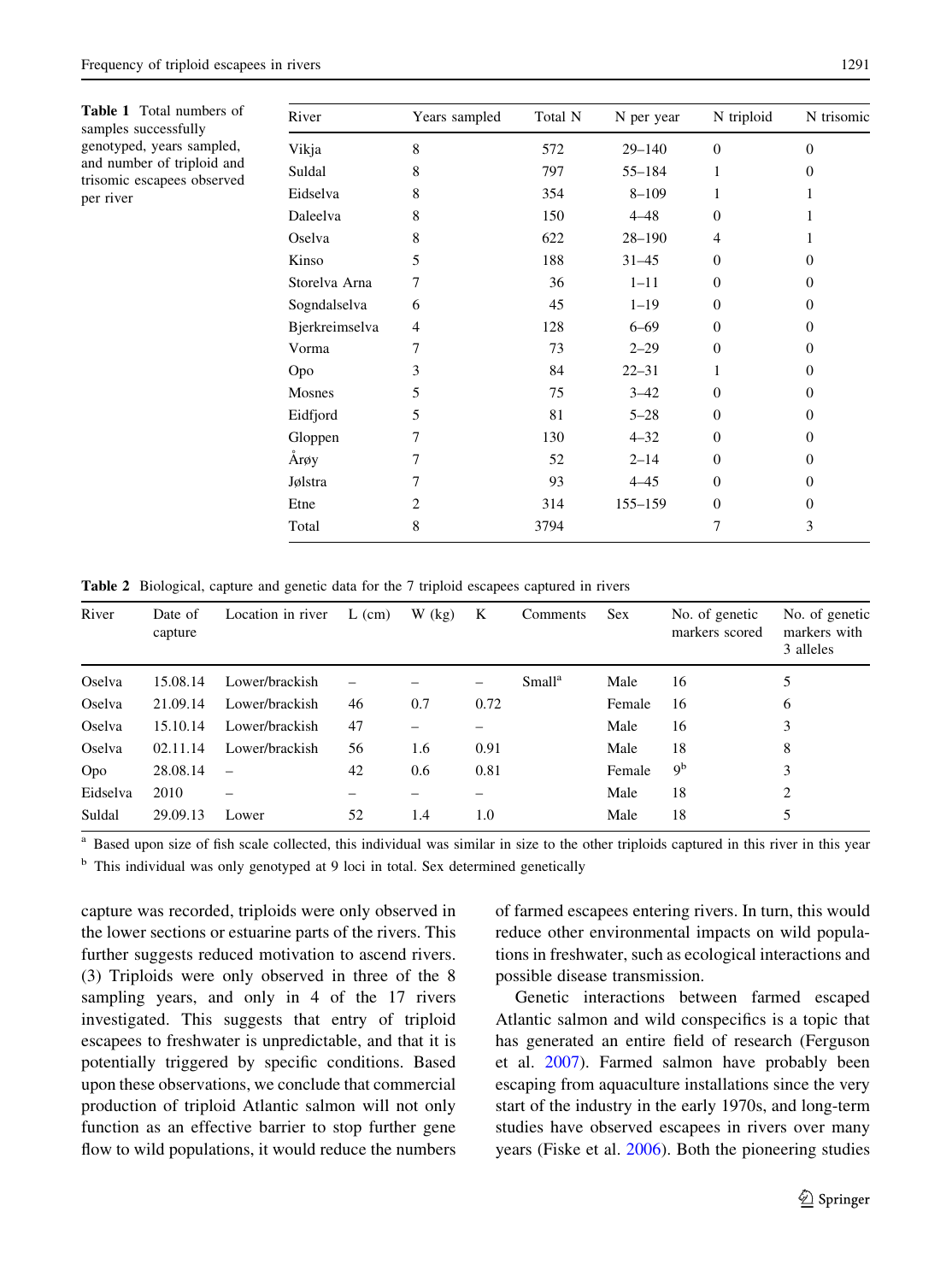conducted in Ireland (Clifford et al. [1998a,](#page-6-0) [b;](#page-6-0) Crozier [1993\)](#page-6-0), as well as more recent and extensive studies conducted in Norway (Glover et al. [2013](#page-6-0), [2012](#page-6-0); Skaala et al. [2006](#page-7-0)), have demonstrated genetic changes in native populations as a result of farmed escapees interbreeding. Furthermore, studies conducted in the wild have clearly demonstrated reduced fitness of the offspring of farmed escapees (Fleming et al. [2000](#page-6-0); McGinnity et al. [2003;](#page-7-0) Skaala et al. [2012](#page-7-0)), and the underlying genomic causes of this are starting to be identified (Besnier et al. 2015). Clearly, while a switch to triploid production will not be able to reverse introgression that has already occurred, hindering further erosion of genetic integrity in native populations is important. This is especially so given the fact that domestication of farmed Atlantic salmon is ongoing, and the genetic differences between farmed and wild salmon in important fitness related traits, for example growth, continues to diverge with successive generations (Glover et al. [2009](#page-6-0); Solberg et al. [2012](#page-7-0)).

The results of the present study, together with an earlier study involving release of triploid and diploid smolt groups in Ireland (Cotter et al. [2000](#page-6-0)), strongly suggest that commercial production of triploid salmon will not only hinder further genetic interactions with wild populations, it is likely that the frequency of escapees in rivers will drop significantly due to their apparent reduced motivation for freshwater migration. Thus, triploid production should also be viewed as a strategy to limit other interactions with both juvenile and adult wild salmon in rivers, such as spawning competition and potential disease transmissions. For example, a recent study has demonstrated that virusinfected farmed escaped salmon enter rivers, and thus represent a potential disease transmission threat to wild salmon populations (Madhun et al. [2015\)](#page-6-0). If the salmon aquaculture industry was based upon production of triploid salmon, then the opportunity for transmission of diseases to juvenile and young fish in rivers may be significantly reduced as a result of their limited motivation for migration into freshwater.

The low number of triploid escapees observed in freshwater in this study precluded the ability to determine trends of this occurrence. However, despite the fact that secondary sexual characteristics were not recorded for these triploid fish, their size and capture location within the rivers (lower stretches) is typical of immature farmed Atlantic salmon that enter freshwater soon after escape from a farm (Madhun et al. [2015](#page-6-0);

Skilbrei et al. [2015a](#page-7-0), [b](#page-7-0)). Thus, while triploid male salmon that have developed secondary sexual characteristics can partake in spawning (Fjelldal et al. [2014\)](#page-6-0), the evidence presented here indicates that where triploids enter freshwater, their distribution in the river is typical of immature diploid escapees, and it is unlikely that they would attempt to partake in and therefore disrupt wild fish spawning.We cannot exclude the possibility that some individuals would nevertheless migrate further upstream and attempt to spawn.

In the period in which the present study was conducted, almost no deliberate commercial production of triploid Atlantic salmon occurred. However, recent developments in production techniques have solved some of the early challenges experienced with commercial production of triploids (Fjelldal and Hansen [2010](#page-6-0); Fraser et al. [2012;](#page-6-0) Frenzl et al. [2014](#page-6-0); Leclercq et al. [2011](#page-6-0); Taylor et al. [2015](#page-7-0)). In Norway, which is the worlds largest Atlantic salmon producing country, recent government licensing schemes have encouraged companies to initiate triploid production at a commercial level. It is therefore likely that the frequency of triploid Atlantic salmon production in Norway will expand in the coming years. The results of this study support this development in order to hinder further genetic introgression as well as potential ecological and disease interactions with wild populations in rivers.

Acknowledgments This study was financed using resources from the Norwegian Department of Industry and Fisheries and the Norwegian Research Council funded project INTERACT. Jim B. Bos was partially financed by an Erasmus mobility grant and Yongkai Tang was jointly-financed by the Chinese Scholarship Council and a NFR mobility grant between China and Norway. We would like to thank the anglers who have taken the vast majority of samples upon which the present study was made possible.

Open Access This article is distributed under the terms of the Creative Commons Attribution 4.0 International License ([http://](http://creativecommons.org/licenses/by/4.0/) [creativecommons.org/licenses/by/4.0/\)](http://creativecommons.org/licenses/by/4.0/), which permits unrestricted use, distribution, and reproduction in any medium, provided you give appropriate credit to the original author(s) and the source, provide a link to the Creative Commons license, and indicate if changes were made.

#### References

Besnier F, Glover KA, Lien S, Kent M, Hansen MM, Shen X, Skaala O (2015) Identification of quantitative genetic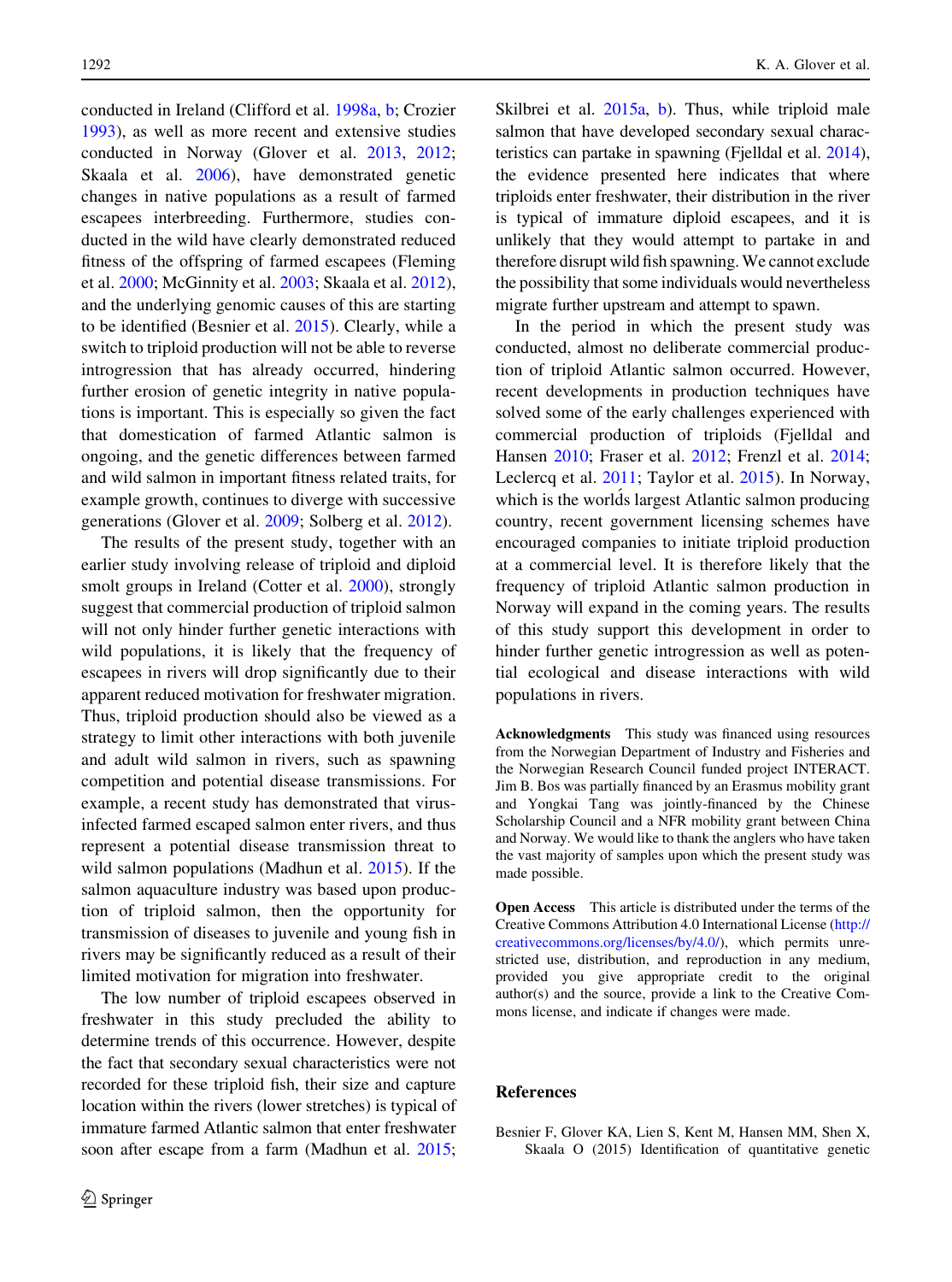<span id="page-6-0"></span>components of fitness variation in farmed, hybrid and native salmon in the wild. Heredity 115:47–55. doi:[10.](http://dx.doi.org/10.1038/hdy.2015.15) [1038/hdy.2015.15](http://dx.doi.org/10.1038/hdy.2015.15)

- Clifford SL, McGinnity P, Ferguson A (1998a) Genetic changes in an Atlantic salmon population resulting from escaped juvenile farm salmon. J Fish Biol 52:118–127
- Clifford SL, McGinnity P, Ferguson A (1998b) Genetic changes in Atlantic salmon (Salmo salar) populations of northwest Irish rivers resulting from escapes of adult farm salmon. Can J Fish Aquat Sci 55:358–363
- Cotter D, O'Donovan V, O'Maoileidigh N, Rogan G, Roche N, Wilkins NP (2000) An evaluation of the use of triploid Atlantic salmon (Salmo salar L.) in minimising the impact of escaped farmed salmon on wild populations. Aquaculture 186:61–75. doi[:10.1016/s0044-8486\(99\)00367-1](http://dx.doi.org/10.1016/s0044-8486(99)00367-1)
- Crozier WW (1993) Evidence of genetic interaction between escaped farmed salmon and wild Atlantic salmon (Salmo salar L) in a Northern Irish river. Aquaculture 113:19-29
- Darvill B, Lepais O, Woodall LC, Goulson D (2012) Triploid bumblebees indicate a direct cost of inbreeding in fragmented populations. Mol Ecol 21:3988–3995. doi[:10.1111/](http://dx.doi.org/10.1111/j.1365-294X.2012.05679.x) [j.1365-294X.2012.05679.x](http://dx.doi.org/10.1111/j.1365-294X.2012.05679.x)
- Eisbrenner WS et al (2014) Evidence for multiple sex-determining loci in Tasmanian Atlantic salmon (Salmo salar). Heredity 113:86–92. doi:[10.1038/hdy.2013.55](http://dx.doi.org/10.1038/hdy.2013.55)
- Ferguson A, Fleming IA, Hindar K, Skaala Ø, McGinnity P, Cross T, Prodohl P (2007) Farm escapees. In: Verspoor E, Stradmeyer L, Nielsen JL (eds) The Atlantic salmon. Genetics, conservation and management. Blackwell, Oxford, pp 357–398
- Fiske P, Lund RA, Hansen LP (2006) Relationships between the frequency of farmed Atlantic salmon, Salmo salar L., in wild salmon populations and fish farming activity in Norway, 1989–2004. ICES J Mar Sci 63:1182–1189. doi:[10.](http://dx.doi.org/10.1016/j.icesjms.2006.04.006) [1016/j.icesjms.2006.04.006](http://dx.doi.org/10.1016/j.icesjms.2006.04.006)
- Fjelldal PG, Hansen T (2010) Vertebral deformities in triploid Atlantic salmon (Salmo salar L.) underyearling smolts. Aquaculture 309:131–136. doi:[10.1016/j.aquaculture.](http://dx.doi.org/10.1016/j.aquaculture.2010.09.027) [2010.09.027](http://dx.doi.org/10.1016/j.aquaculture.2010.09.027)
- Fjelldal PG, Wennevik V, Fleming IA, Hansen T, Glover KA (2014) Triploid (sterile) farmed Atlantic salmon males attempt to spawn with wild females Aquaculture Environment. Interactions 5:155–162. doi[:10.3354/aei00102](http://dx.doi.org/10.3354/aei00102)
- Fleming IA, Hindar K, Mjolnerod IB, Jonsson B, Balstad T, Lamberg A (2000) Lifetime success and interactions of farm salmon invading a native population. Proc R Soc Lond Ser B-Biol Sci 267:1517–1523
- Fraser TWK, Fjelldal PG, Hansen T, Mayer I (2012) Welfare considerations of triploid fish. Rev Fish Sci 20:192–211. doi[:10.1080/10641262.2012.704598](http://dx.doi.org/10.1080/10641262.2012.704598)
- Frenzl B et al (2014) Triploid and diploid Atlantic salmon show similar susceptibility to infection with salmon lice Lepeophtheirus salmonis. Pest Manag Sci 70:982–988. doi[:10.1002/ps.3639](http://dx.doi.org/10.1002/ps.3639)
- Garner SR, Madison BN, Bernier NJ, Neff BD (2008) Juvenile growth and aggression in diploid and triploid Chinook salmon Oncorhynchus tshawytscha (Walbaum). J Fish Biol 73:169–185. doi:[10.1111/j.1095-8649.2008.01923.x](http://dx.doi.org/10.1111/j.1095-8649.2008.01923.x)
- Glover KA et al (2015) The frequency of spontaneous triploidy in farmed Atlantic salmon produced in Norway during the

period 2007–2014. BMC Genet. doi:[10.1186/s12863-015-](http://dx.doi.org/10.1186/s12863-015-0193-0) [0193-0](http://dx.doi.org/10.1186/s12863-015-0193-0)

- Glover KA, Ottera H, Olsen RE, Slinde E, Taranger GL, Skaala O (2009) A comparison of farmed, wild and hybrid Atlantic salmon (Salmo salar L.) reared under farming conditions. Aquaculture 286:203–210. doi[:10.1016/j.aquaculture.](http://dx.doi.org/10.1016/j.aquaculture.2008.09.023) [2008.09.023](http://dx.doi.org/10.1016/j.aquaculture.2008.09.023)
- Glover KA, Quintela M, Wennevik V, Besnier F, Sørvik AGE, Skaala O (2012) Three decades of farmed escapees in the wild: a spatio-temporal analysis of population genetic structure throughout Norway. PLoS ONE 7(8):e43129
- Glover KA, Pertoldi C, Besnier F, Wennevik V, Kent M, Skaala Ø (2013) Atlantic salmon populations invaded by farmed escapees: quantifying genetic introgression with a Bayesian approach and SNPs. BMC Genet 14:4. doi[:10.1186/](http://dx.doi.org/10.1186/1471-2156-14-74) [1471-2156-14-74](http://dx.doi.org/10.1186/1471-2156-14-74)
- Grimholt U, Drablos F, Jorgensen SM, Hoyheim B, Stet RJM (2002) The major histocompatibility class I locus in Atlantic salmon (Salmo salar L.): polymorphism, linkage analysis and protein modelling. Immunogenetics 54:570–581. doi[:10.1007/s00251-002-0499-8](http://dx.doi.org/10.1007/s00251-002-0499-8)
- Hernandez-Urcera J, Vera M, Magadan S, Pino-Querido A, Cal RM, Martinez P (2012) Development and validation of a molecular tool for assessing triploidy in turbot (Scophthalmus maximus). Aquaculture 330:179–184. doi:[10.](http://dx.doi.org/10.1016/j.aquaculture.2011.11.039) [1016/j.aquaculture.2011.11.039](http://dx.doi.org/10.1016/j.aquaculture.2011.11.039)
- Karlsson S, Moen T, Lien S, Glover KA, Hindar K (2011) Generic genetic differences between farmed and wild Atlantic salmon identified from a 7 K SNP-chip. Mol Ecol Resour 11:247–253. doi:[10.1111/j.1755-0998.2010.02959.x](http://dx.doi.org/10.1111/j.1755-0998.2010.02959.x)
- King TL, Eackles MS, Letcher BH (2005) Microsatellite DNA markers for the study of Atlantic salmon (Salmo salar) kinship, population structure, and mixed-fishery analyses. Mol Ecol Notes 5:130–132. doi[:10.1111/j.1471-8286.](http://dx.doi.org/10.1111/j.1471-8286.2005.00860.x) [2005.00860.x](http://dx.doi.org/10.1111/j.1471-8286.2005.00860.x)
- Leclercq E, Taylor JF, Fison D, Fjelldal PG, Diez-Padrisa M, Hansen T, Migaud H (2011) Comparative seawater performance and deformity prevalence in out-of-season diploid and triploid Atlantic salmon (Salmo salar) postsmolts. Comp Biochem Physiol A-Mol Integr Physiol 158:116–125. doi[:10.1016/j.cbpa.2010.09.018](http://dx.doi.org/10.1016/j.cbpa.2010.09.018)
- Liebert AE, Johnson RN, Switz GT, Starks PT (2004) Triploid females and diploid males: underreported phenomena in Polistes wasps? Insect Soc 51:205–211. doi[:10.1007/](http://dx.doi.org/10.1007/s00040-004-0754-0) [s00040-004-0754-0](http://dx.doi.org/10.1007/s00040-004-0754-0)
- Lund RA, Hansen LP (1991) Identification of wild and reared Atlantic salmon, Salmo salaar L., using scale characters. Aquac Fish Manage 22:499–508
- Lura H, Saegrov H (1991) Documentation of successful spawning of escaped farmed female Atlantic salmon, Salmo salar, in Norwegian rivers. Aquaculture 98:151–159
- Madhun AS et al (2015) Potential disease interaction reinforced: double-virus infected escaped farmed Atlantic salmon, Salmo salar L., recaptured in a nearby river. J Fish Dis 38:209–219
- McConnell SK, Oreilly P, Hamilton L, Wright JN, Bentzen P (1995) Polymorphic microsatellite loci from Atlantic salmon (Salmo salar)—genetic differentiation of North-American and European populations. Can J Fish Aquat Sci 52:1863–1872